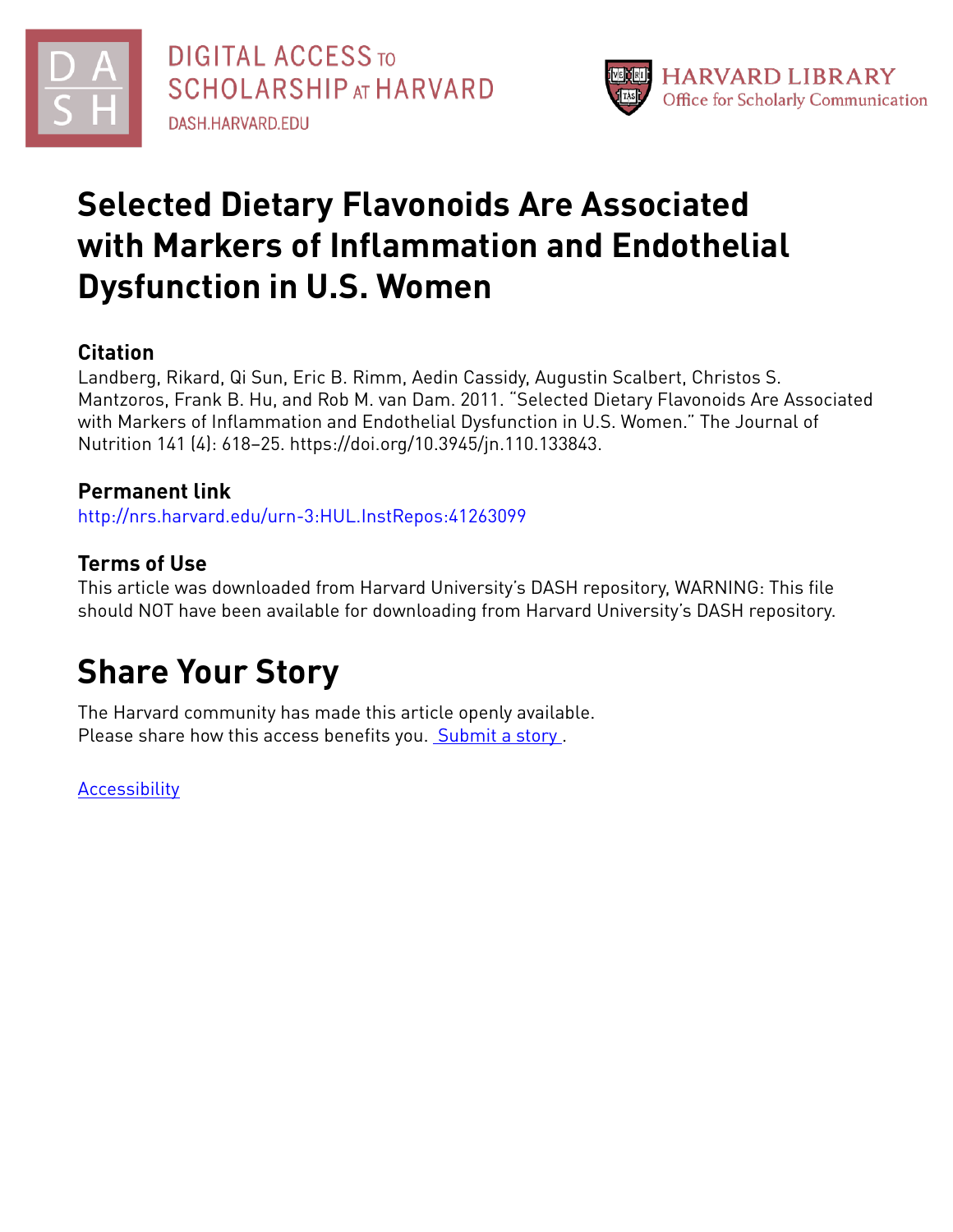## Selected Dietary Flavonoids Are Associated with Markers of Inflammation and Endothelial Dysfunction in U.S. Women<sup>1,2</sup>

Rikard Landberg,<sup>3</sup>\* Qi Sun,<sup>4</sup> Eric B. Rimm,<sup>4–6</sup>, Aedin Cassidy,<sup>7</sup> Augustin Scalbert,<sup>8</sup> Christos S. Mantzoros,<sup>9</sup> Frank B. Hu,<sup>4–6</sup> and Rob M. van Dam<sup>4,10</sup>

<sup>3</sup>Department of Food Science, Swedish University of Agricultural Sciences, SE-75007 Uppsala, Sweden; <sup>4</sup>Department of Nutrition, Harvard School of Public Health, Boston, MA 02115; <sup>5</sup> Channing Laboratory, Department of Medicine, Brigham and Women's Hospital and Harvard Medical School, Boston, MA 02115; <sup>6</sup>Department of Epidemiology, Harvard School of Public Health, Boston, MA 02115; <sup>7</sup>School of Medicine, University of East Anglia, Norwich NR4 7TJ, UK; <sup>8</sup>INRA, UMR 1019, Unité de Nutrition Humaine, Centre de Recherche de Clermont-Ferrand/Theix, 63122 Saint-Genes-Champanelle, France; <sup>9</sup>Division of Endocrinology, Diabetes and Metabolism, Beth Israel Deaconess Medical Center and Harvard Medical School, Boston, MA 02215; and 10Departments of Epidemiology and Public Health, and Medicine, Yong Loo Lin School of Medicine, National University of Singapore, Singapore 117597

#### Abstract

Flavonoids show antiinflammatory effects in vitro and human intervention studies have suggested beneficial effects of flavonoid-rich foods on biomarkers of inflammation and endothelial function. In the present study, we assessed the relationship between flavonoid intake and biomarkers of inflammation and endothelial dysfunction in a cross-sectional study of participants from the Nurses' Health Study cohort. Intake of 6 flavonoid subclasses (flavonols, flavones, flavanones, flavan-3-ols, anthocyanidins, and polymeric flavonoids) was assessed using a FFQ administered in 1990. Also, the main food sources of these flavonoids were examined. Blood samples were collected in 1989–1990 and plasma Creactive protein (CRP), IL-6, IL-18, soluble tumor necrosis factor receptor-2 (sTNF-R2), soluble intercellular adhesion molecule-1, soluble vascular adhesion molecule-1 (sVCAM-1), and E-selectin were measured in 1194–1598 women. The multivariate-adjusted geometric mean of plasma IL-8 were lower for women in the highest intake quintile of flavones, flavanones, and total flavonoids compared with those in the lowest quintiles by 9% (Q1: 264 ng/L, Q5: 241 ng/L; P-trend = 0.019), 11% (Q1: 273 ng/L, Q5: 244 ng/L; P-trend = 0.011), and 8% (Q1: 276 ng/L, Q5: 55 ng/L; P-trend = 0.034), respectively. The multivariate-adjusted geometric mean for women in the highest intake quintile of flavonol compared with those in the lowest quintile was 4% lower for sVCAM-1 (Q1: 578  $\mu$ g/L, Q5: 557  $\mu$ g/L; P-trend = 0.012). Among flavonoidrich foods, higher intake of grapefruit was significantly associated with lower concentrations of CRP and sTNF-R2. In summary, higher intakes of selected flavonoid subclasses were associated with modestly lower concentrations of inflammatory biomarkers. In particular, flavonoids typically found in citrus fruits were modestly associated with lower plasma IL-18 concentrations. J. Nutr. 141: 618–625, 2011.

#### Introduction

Inflammation is a fundamental biological process that plays an important role in atherosclerosis and thus the development of cardiovascular diseases  $(CVD)^{11}$  (1-3). Increasing evidence also links inflammation and endothelial dysfunction with the group

of alterations constituting metabolic syndrome: hyperglycemia, insulin resistance, hyperinsulinemia, hypertension, obesity, and dyslipidemia (4). Proinflammatory cytokines such as  $TNF\alpha$ , IL-6, IL-18, and C-reactive protein (CRP), a biomarker of lowgrade inflammation, have been associated with an increased risk of type 2 diabetes  $(5,6)$ . TNF $\alpha$ , IL-6, and CRP also stimulate endothelial production of adhesion molecules, such as E-selectin and inter-cellular adhesion molecule 1 (ICAM-1), mediators of endothelial dysfunction in capillary and arteriolar endothelium (7).

Flavonoids represent a large and diverse group of secondary plant metabolites commonly found in various fruits, vegetables, legumes, dark chocolate, and beverages such as tea and wine (8– 10). According to structural features, flavonoids can be divided into subgroups: flavonols, flavones, flavanones, anthocyanidins, isoflavones, monomeric flavan-3-ols, and polymeric flavan-3-ols

 $©$  2011 American Society for Nutrition.

First published online February 16, 2011; doi:10.3945/jn.110.133843.

<sup>1</sup> Supported by the NIH (grant R01 DK082486). Dr. Sun was supported by a career development award K99HL098459 from the National Heart, Lung, and Blood Institute.

<sup>2</sup> Author disclosures: R. Landberg, Q, Sun, E. B. Rimm, A. Cassidy, A. Scalbert, C. S. Mantzoros, F. B. Hu, and R. M. van Dam, no conflicts of interest.

<sup>&</sup>lt;sup>11</sup> Abbreviations used: CRP, C-reactive protein; CVD, cardiovascular disease; MET, metabolic equivalent; NHS, Nurses' Health Study; sICAM-1, soluble intercellular adhesion molecule 1; sTNF-R2, soluble tumor necrosis factor receptor-2; sVCAM-1, soluble vascular cell adhesion molecule 1.

<sup>\*</sup> To whom correspondence should be addressed. E-mail: rikard.landberg@lmv. slu.se.

<sup>618</sup> Manuscript received October 13, 2010. Initial review completed November 21, 2010. Revision accepted January 13, 2011.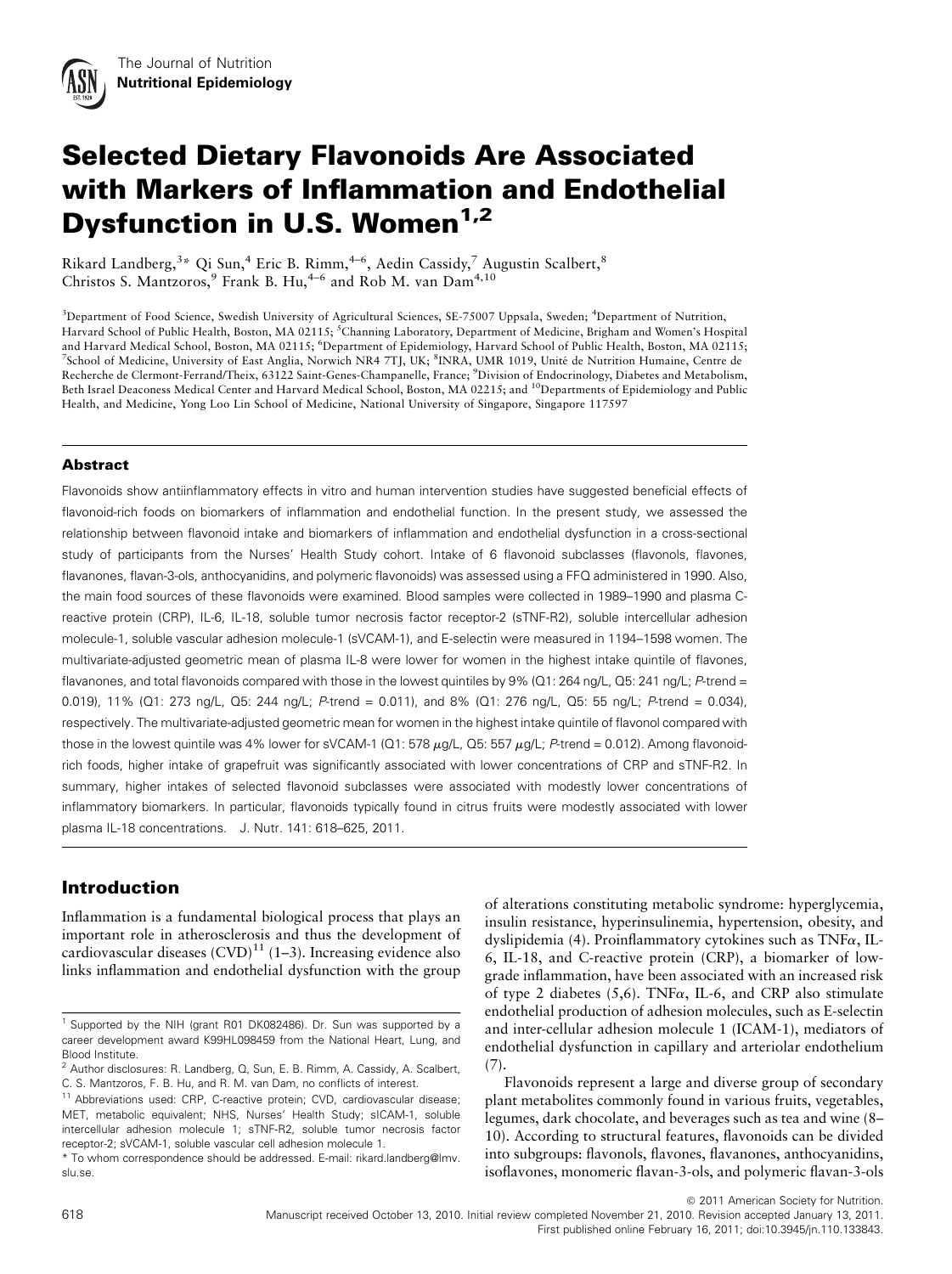(i.e. proanthocyanidins, thearubigins, and theaflavins). Many of the flavonoids show antiinflammatory effects in vitro and in animal models (11–13). Due to the structural differences, bioactivity and bioavailability vary substantially between and also within the subclasses (14,15). Several short-term intervention studies have shown favorable effects on biomarkers of inflammation and endothelial function by intake of flavonoids or flavonoid-rich foods (16–19), whereas other studies have shown no effect (20–24). To date, only a limited number of observational studies have investigated the association between the extensive range of flavonoids or flavonoid-rich foods and biomarkers of inflammation and endothelial dysfunction (25– 28). However, none of the previous studies used the latest flavonoid database from 2007 (9) and typically only 1 or 2 biomarkers of inflammation were investigated. Assessment of several different biomarkers of inflammation and endothelial function that partly reflect different mechanistic pathways may facilitate a more comprehensive understanding of the putative effects of flavonoids in relation to chronic diseases.

In the present study, using a recently updated database, we examined the association between intake of total flavonoids and 6 flavonoid subclasses as well as flavonoid-rich food sources in relation to plasma biomarkers of inflammation and endothelial dysfunction in a large number of apparently healthy women in the U.S. Nurses' Health Study (NHS).

#### Participants and Methods

Participants. The NHS was established in 1976 and included 121,700 female nurses residing in the United States (29). Every 2 y, participants have been mailed a follow-up questionnaire regarding potential risk factors to identify newly diagnosed cases of chronic diseases. FFQ have been mailed to participants every 2–4 y. The present study included a total number of 2115 women aged 43–70 y who were selected as controls for 2 nested case-control studies on type 2 diabetes and myocardial infarction (5,30). Participants had not been diagnosed with CVD, cancer, or type 2 diabetes mellitus at the time of the blood collection in 1989–1990. The Harvard School of Public Health and Brigham and Women's Hospital Human Subjects Committee Review Board approved the study protocol.

Blood collection and assessment of markers. Blood was collected in1989–1990 from 32826 women. Women willing to provide blood specimens were sent instructions and a phlebotomy kit by mail and blood specimens were returned on ice by overnight mail. When arriving at the laboratory, samples were centrifuged at  $1200 \times g$  for 15 min to separate plasma, buffy coat, and erythrocytes, and all parts were immediately frozen in liquid nitrogen at a temperature no higher than  $-130^{\circ}$ C and kept until analysis. Ninety-seven percent of samples arrived within 26 h of phlebotomy. Quality control samples were routinely frozen along with study samples to monitor changes due to long-term storage and assay variability.

Biomarkers of inflammation and endothelial dysfunction were analyzed in the Clinical Chemistry Laboratory at Children's Hospital in Boston, except for IL-18, which was analyzed at the Division of Endocrinology, Diabetes and Metabolism, Department of Medicine, Beth Israel Deaconess Medical Center, Harvard Medical School, Boston. The numbers for the different biomarkers vary somewhat, because measurements were conducted in different years with the size of the nested case-control studies increasing over time [CRP,  $n = 1598$ ; IL-6,  $n =$ 1158; IL-18,  $n = 1087$ ; soluble tumor necrosis factor receptor 2 (sTNF-R2),  $n = 1194$ ; soluble intercellular adhesion molecule-1 (sICAM),  $n =$ 1199; soluble vascular adhesion molecule-1 (sVCAM),  $n = 1199$ ; Eselectin,  $n = 1199$ ]. The concentrations of plasma sICAM-1, sVCAM-1, E-selectin, IL-6, and sTNF-R2 were measured by commercial ELISA (R&D Systems). Plasma high-sensitive CRP concentrations were measured by a latex-enhanced turbidimetric assay on a Hitachi 911 (Denka Seiken). The plasma IL-18 concentration was measured by an ELISA (MBL). The inter-assay CV were  $<$ 10% for all markers. It has been demonstrated that processing time did not substantially affect concentration of investigated markers (31).

Assessment of flavonoid intakes. In 1990, a semiquantitative FFQ containing 131 food items was mailed to the participants. A standard portion size was given for each food item and cohort members were asked to choose 1 from 9 possible frequency responses ranging from "never" to "6 times/d" for each food. The relative validity and reproducibility of the FFQ have been previously reported and the correlation between flavonoid-rich foods such as grapefruits, oranges, apple, and tea intakes measured by diet records and FFQ were 0.76, 0.84, 0.70, and 0.77, respectively (32).

A database for assessment of intake of total flavonoids and 6 subclasses commonly consumed in the U.S. diet was constructed and included in the Harvard nutrient database as described by Cassidy et al. (33). Briefly, data from the latest USDA databases on flavonoids and proanthocyanidins (9,34) were extended with information from a European database (35) and peer-reviewed literature. Intakes of individual flavonoids were calculated as the sum of the consumption frequency of each food multiplied by the content of the specific flavonoid for the specified portion size. We derived intakes of the 6 main subclasses commonly consumed in the U.S. diet. These were flavonols (quercetin, kampferol, myricetin, isohamnetin), flavones (luteolin, apigenin), flavanones (eriodicytol, hesperetin, naringenin), anthocyanidins (cyanidin, delphinidin, malvidin, pelargonidin, petunidin, peonidin), monomeric flavan-3-ols (catechins, epicatechins), and polymeric flavan-3-ols (including oligomeric and polymeric proanthocyanidins, theaflavins, and thearubigins). Total flavonoid intake was calculated as the sum of the 6 subclasses and expressed in mg/d. Flavonoid intakes were adjusted for total energy intake by the residual method (36). We also examined the association of flavonoid-rich foods, including tea, onions, apples, berries (strawberry + blueberry), oranges (including juice), grapefruit (including juice), and total citrus (oranges + grapefruit including juices) with the biomarkers. Fresh and frozen strawberries and blueberries represented 95% of the per capita availability of berries in the US in 1990 (37). Intakes of foods were expressed as servings, equivalent to 237 g (coffee and tea), 186 g (juice), 110 g (onions), 138 g (apples), 37 g (berries), 131 g (oranges), and 65.5 g (grapefruit).

Assessment of other variables. Body weight was self-reported in 1990. BMI was calculated as weight (kg) divided by squared height  $(m^2)$ . Physical activity was assessed in hours per week spent on common leisure-time physical activities expressed as metabolic equivalent (MET) h/wk in 1988 (38). Mean daily alcohol intake and total coffee intake (sum of caffeinated and decaffeinated coffee) were assessed in the 1990 FFQ. Aspirin intake was assessed from 1988 and hormone therapy and menopausal status were assessed in 1990.

Statistical analysis. We calculated Spearman's rank correlation coefficients for flavonoid intakes and biomarkers. Plasma biomarker variables were log-transformed to better approximate a normal distribution. ANCOVA was used to calculate age-adjusted (5-y categories) and multivariable-adjusted geometric least square means and their 95% CI of biomarkers for quintiles of flavonoid intakes. Foods were categorized a priori into 4–5 groups with cutoff values chosen to obtain wide intake ranges including at least 4% of the intake distribution in each category (total citrus fruits including juices:  $\leq 1/mo$ ,  $1/mo$  to  $1/wk$ , 1/wk to 1/d, 1/d to 2/d,  $\geq$  2/d; grapefruit including juice: <1/mo, 1/mo to 1/wk, 1/wk to 1/d,  $\geq$ 1/d; apples: same categories as for grapefruit; onions: same categories as for grapefruit; tea:  $\langle 1/mo, 1/mo$  to  $1/wk$ , 1/wk to  $2/d$ ,  $\geq 2/d$ ). Because biomarkers were analyzed at different occasions, all models were adjusted for batch. In multivariable models, means were adjusted for age (5-y categories), BMI (entered as a continuous variable), smoking status (never smoked, past smoker, and current smoker of 1–14 and  $\geq$ 15 cigarettes/d), alcohol consumption (nondrinker and 0–4.9, 5.0–9.9, 10–14.9, and  $\geq$ 15 g/d), energy intake, current aspirin use (yes/no), and menopausal hormone therapy (premenopausal and never, past, and current user), physical activity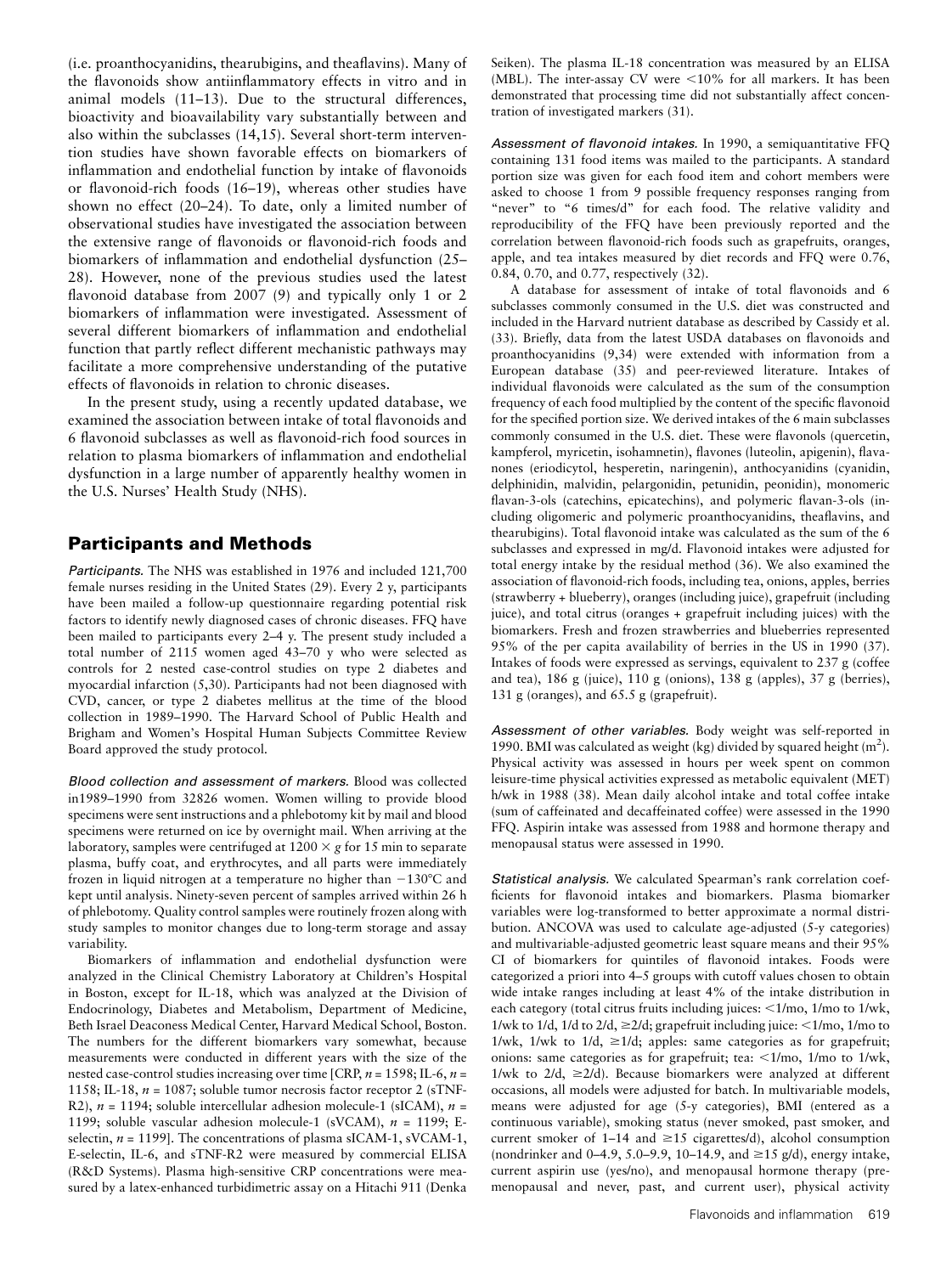(quintiles of MET h/wk). We also conducted sensitivity analysis by further adjusting models for nutrients and foods that had previously been associated with inflammation and endothelial dysfunction, including vitamin C, trans-fatty acids, total (n-3) fatty acids, and cereal fiber. Ageadjusted and multivariable models where flavonoids were entered as continuous variables were also tested. P-values for trend were calculated by entering the median value of each category of the dietary exposure variable into the model as a continuous variable. All analyses were conducted using SAS version 9 (SAS Institute).

#### Results

We observed a  $\approx$  5-fold difference in total flavonoid intake between the highest and lowest quintiles of the study population (median: 801 mg/d in the highest quintile vs. 107 mg/d in the lowest) (Table 1). Women in the higher intake categories were less likely to smoke and to use aspirin. They also drank less alcohol and coffee and more tea compared with those in the lower quintiles. The median intake for flavonoid subclasses ranged from 2 to 141 mg/d and the main contributing foods were tea, apples, and citrus fruits (including juices) (Table 2). Significant Spearman correlation coefficients in the range of 0.15–0.95 were observed between flavonoid subclasses and flavonoid-rich foods such as tea, onion, apples, berries (strawberry + blueberry), oranges (including juice), grapefruit (including juice), and total citrus (oranges + grapefruit including juices).

We calculated partial Spearman correlation coefficients between flavonoid subclasses and biomarkers of inflammation and endothelial dysfunction and found that several flavonoid classes were inversely correlated with plasma IL-18, CRP, sVCAM-1, sICAM-1, and sTNF-R2 concentrations in ageadjusted models (data not shown). After multivariable adjustment, the correlation between Il-18 and flavones  $(-0.069; P =$ 0.033), anthocyanidins  $(-0.079; P = 0.014)$ , and total flavonoids  $(-0.075; P = 0.020)$  remained significant as did the correlation between flavonols and sVCAM-1 ( $-0.078$ ; P = 0.012) (Table 3). A borderline significant correlation was observed between intake of flavanones and sTNF-R2  $(-0.061;$  $P = 0.05$ ) (Table 3).

To avoid the potential impact of extreme intakes and to evaluate whether associations were monotonous, we further investigated significant correlations in an analysis of biomarker concentrations by quintiles of flavonoid intakes. After multivariable adjustment, higher intake of total flavonoids was associated with lower concentrations of IL-18 (Q1: 276 ng/L, Q5: 255 ng/L; P-trend =  $0.034$ ). The flavonoid classes flavones (Q1: 264 ng/L, Q5: 241 ng/L; P-trend =  $0.019$ ) and flavanones (Q1: 273 ng/L,  $Q5: 244$  ng/L; P-trend = 0.011) were also associated with lower IL-18 concentrations (Table 4). In addition, higher intakes of flavonols were associated with lower sVCAM-1 concentrations (Q1: 578, Q5: 557  $\mu$ g/L; P-trend = 0.008)

**TABLE 1** Characteristics in 1990 according to quintiles of total flavonoid intake in the NHS<sup>1</sup>

|                                           |                 |                 | Total flavonoids <sup>2</sup> |                 |                 |
|-------------------------------------------|-----------------|-----------------|-------------------------------|-----------------|-----------------|
|                                           | $Q1, n = 403$   | $Q2, n = 402$   | $03, n = 402$                 | $Q4, n = 403$   | $Q5, n = 402$   |
| Median [IQR], <sup>3</sup> mg/d           | 107 [47]        | 174 [31.7]      | 243 [44.8]                    | 375 [88.9]      | 801 [455.3]     |
| Age, $y$                                  | $57 \pm 7$      | $58 \pm 7$      | $58 \pm 7$                    | $58 \pm 7$      | $57 \pm 7$      |
| BMI, $kg/m^2$                             | $25.9 \pm 5.5$  | $25.1 \pm 4.4$  | $25.2 \pm 4.5$                | $25.4 \pm 4.6$  | $25.2 \pm 4.4$  |
| Current smoker, %                         | 28              | 18              | 14                            | 10              | 15              |
| Physical activity, MET h/wk               | $15.2 \pm 15.9$ | $18.6 \pm 18.8$ | $19.1 \pm 17.2$               | $18.8 \pm 21.6$ | $16.3 \pm 16.0$ |
| Postmenopasual hormone use, %             | 31              | 39              | 36                            | 32              | 33              |
| Hypertension, %                           | 15              | 18              | 19                            | 18              | 17              |
| Hypercholesterolemia, %                   | 29              | 31              | 34                            | 32              | 26              |
| Total energy intake, MJ/d                 | $7.2 \pm 2.3$   | $7.7 \pm 2.2$   | $7.5 \pm 2.0$                 | $7.5 \pm 1.9$   | $7.1 \pm 2.1$   |
| Alcohol consumption, g/d                  | $7.0 \pm 11.4$  | $6.2 \pm 9.8$   | $4.9 \pm 8.5$                 | $5.1 \pm 9.3$   | $5.5 \pm 10.2$  |
| Aspirin use, %                            | 61              | 66              | 66                            | 64              | 58              |
| Glycemic load                             | $99 \pm 21$     | $104 \pm 20$    | $109 \pm 19$                  | $108 \pm 20$    | $108 \pm 19$    |
| Vitamin C intake, mg/d                    | $252 \pm 355$   | $326 \pm 366$   | $344 \pm 376$                 | $328 \pm 359$   | $318 \pm 377$   |
| Total trans fat, % of energy              | $1.6 \pm 0.6$   | $1.4 \pm 0.5$   | $1.4 \pm 0.6$                 | $1.4 \pm 0.5$   | $1.5 \pm 0.6$   |
| Total (n-3) fat, <sup>4</sup> % of energy | $0.7 \pm 0.3$   | $0.7 \pm 0.2$   | $0.7 \pm 0.3$                 | $0.7 \pm 0.2$   | $0.7 \pm 0.2$   |
| Cereal fiber intake, g/d                  | $5.1 \pm 3.8$   | $5.3 \pm 3.1$   | $5.6 \pm 3.0$                 | $5.2 \pm 2.8$   | $5.2 \pm 3.3$   |
| Whole grain, g/d                          | $18.8 \pm 20.4$ | $20.4 \pm 15.5$ | $23.3 \pm 16.9$               | $20.5 \pm 15.1$ | $19.8 \pm 17.3$ |
| Coffee, <sup>5</sup> servings/d           | $2.8 \pm 2.0$   | $2.7 \pm 1.8$   | $2.4 \pm 1.7$                 | $2.1 \pm 1.6$   | $1.6 \pm 1.6$   |
| Tea, servings/d                           | $0.1 \pm 0.4$   | $0.1 \pm 0.1$   | $0.2 \pm 0.2$                 | $0.7 \pm 0.4$   | $2.4 \pm 1.4$   |
| Onions, servings/wk                       | $3.1 \pm 6.1$   | $3.1 \pm 3.2$   | $3.0 \pm 3.0$                 | $3.3 \pm 3.6$   | $2.8 \pm 3.2$   |
| Apples, <sup>6</sup> servings/wk          | $1.0 \pm 6.1$   | $2.0 \pm 1.6$   | $3.1 \pm 2.3$                 | $2.8 \pm 2.6$   | $3.1 \pm 4.1$   |
| Berries, servings/wk                      | $0.6 \pm 1.1$   | $1.0 \pm 1.0$   | $1.3 \pm 1.3$                 | $1.3 \pm 1.4$   | $1.5 \pm 2.7$   |
| Oranges, <sup>7</sup> servings/wk         | $2.5 \pm 4.5$   | $4.4 \pm 3.6$   | $5.2 \pm 4.2$                 | $5.1 \pm 5.3$   | $4.4 \pm 4.7$   |
| Grapefruit, <sup>7</sup> servings/wk      | $0.9 \pm 1.9$   | $1.3 \pm 2.0$   | $1.5 \pm 2.4$                 | $1.6 \pm 2.5$   | $1.3 \pm 2.5$   |

<sup>1</sup> Values are means ± SD. One serving corresponds to 237 g (coffee and tea), 110 g (onions), 138 g (apples), 37 g (berries), 131 g (oranges), 65.5 g (grapefruit), and 186 g (orange/grapefruit juice).

<sup>2</sup> Total U.S. flavonoids.

<sup>3</sup> [75th–25th percentile].

 $4$  18:3(n-3) + 20:5(n-3) + 22:6(n-3).

 $51$  serving = 237 g (coffee and tea), 110 g (9 g/slice, onions), 138 g (apples), 37 g (berries), 131 g (oranges), and 65.5 g (grapefruit).

<sup>6</sup> Apples and pears were assessed by the same question in the FFQ. According to per capita consumption, apples accounted for 88% of apples and pears availability in the US in 1990 (37). Reported values were therefore multiplied by 0.88.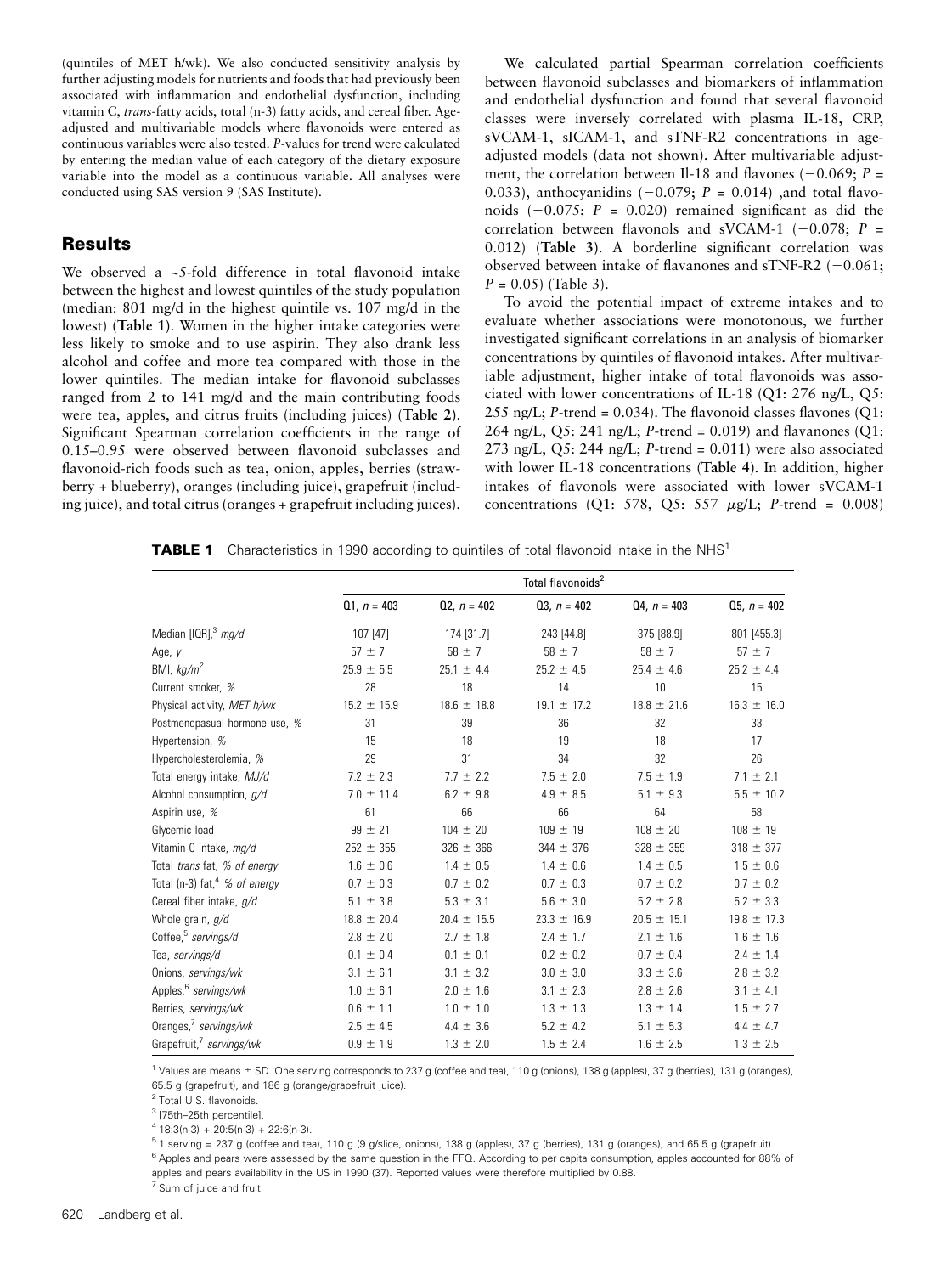| <b>TABLE 2</b> Estimated intake of total flavonoids and subclasses and their main contributing foods |  |  |  |
|------------------------------------------------------------------------------------------------------|--|--|--|
| in the NHS <sup>1</sup>                                                                              |  |  |  |

| <b>Flavonoid subclass</b>           | Median intake, mg/d | Main contributing foods <sup>2</sup>                      |  |  |
|-------------------------------------|---------------------|-----------------------------------------------------------|--|--|
| Total flavonoids                    | 243                 | Tea (53%), apples (14%), citrus fruits <sup>3</sup> (12%) |  |  |
| Polymeric flavan-3-ols <sup>4</sup> | 141                 | Tea $(61\%)$ and apples $(18\%)$                          |  |  |
| Flavanones                          | 31                  | Oranges <sup>3</sup> (81%), grapefruit <sup>3</sup> (18%) |  |  |
| Monomeric flavan-3-ols              | 24                  | Tea $(78%)$ and apples $(6%)$                             |  |  |
| <b>Flavonols</b>                    | 15                  | Tea (33%) and apples (10%)                                |  |  |
| Anthocyanidins                      | 10                  | Berries (62%)                                             |  |  |
| Flavones                            | 2                   | Oranges $3(68%)$                                          |  |  |

<sup>1</sup> Intakes are derived from 1990 ( $n = 2012$ ).

<sup>2</sup> Based on the entire cohort ( $n = 121,700$ ).

<sup>3</sup> Including juice.

<sup>4</sup> Include oligomeric and polymeric proanthocyanidins, theaflavins, and thearubigins.

(Table 5). After further adjustment for quintiles of (n-3) fatty acids, trans-fatty acids, vitamin C, and cereal fiber, the associations remained virtually the same (data not shown).

We also investigated the associations with biomarkers of the main food sources for the flavonoid subclasses for which we observed significant inverse associations. The examined foods were tea, onions, apples, berries (strawberries and blueberries), grapefruit (including juice), oranges (including juice), and total citrus (sum of grapefruit, oranges, and juices). Plasma concentrations of IL-18 tended to be lower with higher total citrus intakes (284 ng/L for  $\lt 1$ /mo vs. 231 ng/L for  $\ge 2$ /d; P-trend = 0.007) (Fig. 1A). This trend was mainly attributed to orange juice and not to orange or grapefruit intake (Fig. 1B), for which the range of intake was smaller (data not shown). However, grapefruit (including juice) intake (Fig. 1C,D), but not total citrus intake (Fig. 1E,F), was significantly associated with lower CRP and TNF-R2 concentrations. None of the other tested foods were substantially associated with differences in biomarkers (data not shown). The results did not substantially change after adjustment for quintiles of (n-3) fatty acids, transfatty acids, vitamin C, and cereal fiber (data not shown).

#### **Discussion**

Over the range of dietary intakes in this population, we found that total flavonoids, flavanones, and flavones were inversely associated with IL-18 concentrations and that flavonols were

inversely associated with sVCAM concentrations. The associated biomarker changes were in the range of 4–11% (Q5 vs. Q1) and were all independent of a range of other evaluated lifestyle and dietary determinants of inflammation and endothelial dysfunction. In addition, intake of citrus fruits, which are rich sources of flavones and flavanones, was associated with a 20% lower IL-18 concentration ( $\geq$ 2 servings/d vs. <1 serving/mo) and intake of grapefruit was associated with a 21% lower CRP and 8% lower TNF-R2 concentration ( $\geq 1$  servings/d vs. <1 serving/mo).

Inflammation and endothelial dysfunction are recognized as important contributors to the development of atherosclerosis (1,39,40). CRP is a marker of low-grade systemic inflammation and was an independent predictor of CVD in several studies  $(41, 42)$ . IL-6 and TNF $\alpha$  are both proinflammatory cytokines, which induce hepatic production of CRP and other acute phase proteins (43). We examined a soluble  $TNF\alpha$  receptor, which is activated by TNF $\alpha$  and other cytokines (44). TNF $\alpha$  receptor is a more stable marker of TNF $\alpha$  levels (30) and has been related to obesity and coronary heart disease (45).

Recently, IL-18, a proinflammatory cytokine, was shown to independently predict type 2 diabetes incidence (46). A 10% change in IL-18, similar to the associated change of citrus fruit flavonoids observed in the present study, was associated with an  $\sim$ 3% lower risk of type 2 diabetes in that study (46). The exact role of IL-18 in diabetes etiology is unclear, but it amplifies the inflammatory cascade by inducing expression of other proin-

**TABLE 3** Partial Spearman rank correlation coefficients between intake of flavonoid classes and biomarkers of inflammation and endothelial dysfunction in the NHS<sup>1-3</sup>

| <b>Biomarker</b> | <b>Flavonols</b> | <b>Flavones</b> | <b>Flavanones</b> | Anthocyanidins | Monomeric<br>flavan-3-ols | Polymeric<br>flavan-3-ols | Total<br>flavonoids |
|------------------|------------------|-----------------|-------------------|----------------|---------------------------|---------------------------|---------------------|
| $IL-6$           | 0.003            | $-0.009$        | $-0.018$          | $-0.011$       | $-0.012$                  | $-0.015$                  | $-0.014$            |
| $IL-18$          | $-0.057$         | $-0.069*$       | $-0.061*$         | $-0.079*$      | $-0.057$                  | $-0.060$                  | $-0.075*$           |
| CRP              | 0.015            | $-0.030$        | $-0.039$          | $-0.025$       | 0.044                     | 0.043                     | 0.030               |
| sVCAM-1          | $-0.078*$        | $-0.009$        | $-0.005$          | 0.035          | $-0.030$                  | $-0.013$                  | $-0.027$            |
| sICAM-1          | $-0.033$         | $-0.024$        | $-0.049$          | $-0.020$       | $-0.012$                  | $-0.0003$                 | $-0.018$            |
| sTNF-R2          | $-0.047$         | $-0.031$        | $-0.061$          | 0.011          | 0.033                     | 0.041                     | 0.027               |
| E-selectin       | $-0.016$         | 0.017           | $-0.005$          | 0.0003         | 0.009                     | 0.008                     | 0.006               |

<sup>1</sup> Intakes are derived from 1990.

<sup>2</sup> Model adjusted for age (<50 y; 50 to <55 y; 55 to <60 y; 60 to <65 y; ≥65 y), biomarker assay batch (1–5 batches), BMI (continuous), physical activity (MET h/wk), smoking status (never; past; current, <15 cigarettes/d; current ≥15 cigarettes/d), alcohol consumption (nondrinker; >0 to <5, 5 to <15, ≥15 g/d), current aspirin use (yes/no), postmenopausal hormone therapy (premenopausal and never, past, current user), energy intake (continuous), coffee intake  $\ll$ 1 cup/mo, 1 cup/mo to 4 cups/wk, 5–7 cups/wk,  $\geq$ 2 cups/d).

 $3$  Where  $n = 1040$  (IL-6), 981 (IL-18), 1419 (CRP), 1074 (sVCAM-1), 1074 (sICAM-1), 1069 (sTNF-R2), and 1079 (E-selectin).  $*P < 0.05$ .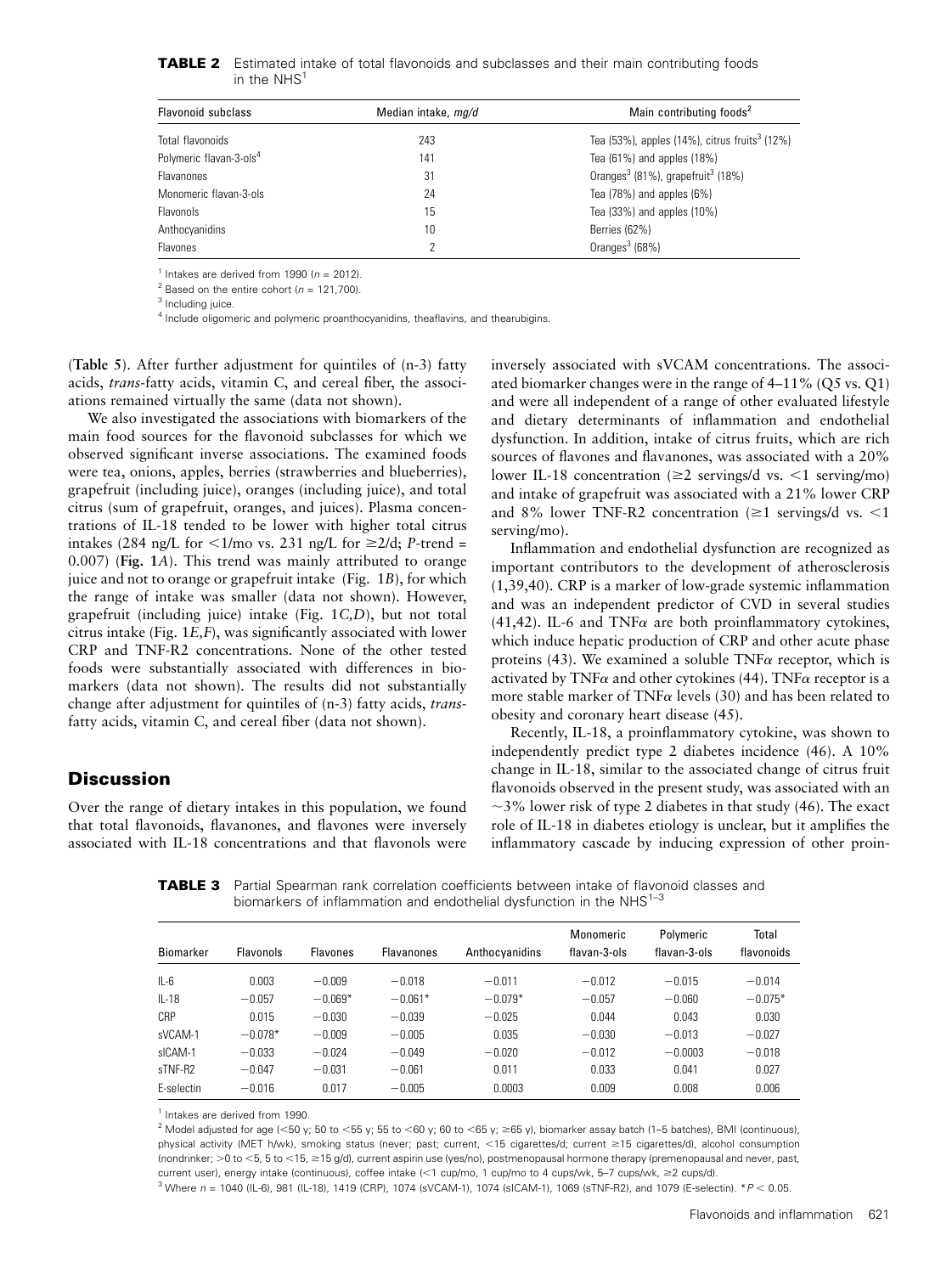|                                    | Energy adjusted intake (quintiles) |                |                |                |                 |                         |
|------------------------------------|------------------------------------|----------------|----------------|----------------|-----------------|-------------------------|
|                                    | Q <sub>1</sub>                     | Q2             | Q3             | 04             | Q <sub>5</sub>  | $P$ -trend <sup>2</sup> |
| Flavonols, mg/d                    |                                    |                |                |                |                 |                         |
| Median                             | 7.4                                | 11.0           | 14.8           | 20.7           | 35.4            |                         |
| Age-adjusted <sup>3</sup>          | 282 (267, 299)                     | 270 (255, 285) | 260 (246, 275) | 265 (250, 281) | 264, (249, 279) | 0.18                    |
| Multivariate-adjusted <sup>4</sup> | 284 (267, 301)                     | 270 (254, 286) | 258 (244, 273) | 267 (252, 283) | 259, (244, 274) | 0.09                    |
| Flavones, mg/d                     |                                    |                |                |                |                 |                         |
| Median                             | 0.53                               | 1.0            | 1.5            | 2.2            | 3.2             |                         |
| Age-adjusted                       | 269 (255, 284)                     | 288 (272, 306) | 271 (256, 287) | 272 (256, 288) | 241, (227, 256) | 0.002                   |
| Multivariate-adjusted              | 264 (250, 280)                     | 284 (267, 301) | 270 (255, 285) | 278 (262, 295) | 241, (226, 256) | 0.019                   |
| Flavanones, mg/d                   |                                    |                |                |                |                 |                         |
| Median                             | 5.0                                | 15.6           | 31.4           | 49.2           | 79.2            |                         |
| Age-adjusted                       | 279 (264, 294)                     | 277 (262, 294) | 268 (253, 284) | 273 (257, 289) | 243, (229, 258) | 0.001                   |
| Multivariate-adjusted              | 273 (258, 289)                     | 275 (259, 291) | 270 (255, 286) | 273 (257, 290) | 244, (230, 260) | 0.011                   |
| Anthocyanidin, mg/d                |                                    |                |                |                |                 |                         |
| Median                             | 2.8                                | 6.0            | 10.0           | 15.3           | 24.6            |                         |
| Age-adjusted                       | 275 (260, 292)                     | 274 (259, 290) | 272 (257, 288) | 251 (237, 266) | 268, (253, 285) | 0.22                    |
| Multivariate-adjusted              | 273 (257, 290)                     | 277 (261, 293) | 273 (257, 289) | 249 (235, 264) | 265, (249, 281) | 0.14                    |
| Monomeric flavan-3-ols, mg/d       |                                    |                |                |                |                 |                         |
| Median                             | 7.0                                | 14.3           | 23.6           | 55.9           | 153             |                         |
| Age-adjusted                       | 283 (267, 299)                     | 264 (250, 280) | 264 (248, 280) | 266 (252, 282) | 264, (249, 279) | 0.34                    |
| Multivariate-adjusted              | 279 (262, 296)                     | 266 (251, 281) | 267 (251, 284) | 263 (248, 278) | 262, (247, 278) | 0.29                    |
| Polymeric flavan-3-ols, mg/d       |                                    |                |                |                |                 |                         |
| Median                             | 48.5                               | 91.9           | 141            | 235            | 557             |                         |
| Age-adjusted                       | 272 (258, 288)                     | 274 (258, 290) | 269 (254, 285) | 263 (248, 278) | 263, (248, 278) | 0.25                    |
| Multivariate-adjusted              | 271 (255, 288)                     | 277 (260, 294) | 266 (251, 282) | 262 (247, 277) | 261, (246, 276) | 0.21                    |
| Total flavonoids, mg/d             |                                    |                |                |                |                 |                         |
| Median                             | 106.5                              | 174.1          | 242.7          | 374.9          | 801.0           |                         |
| Age-adjusted                       | 281 (266, 297)                     | 274 (258, 291) | 262 (247, 277) | 266 (251, 282) | 258, (244, 273) | 0.042                   |
| Multivariate-adjusted              | 276 (260, 293)                     | 279 (263, 296) | 262 (247, 278) | 264 (249, 280) | 255, (241, 270) | 0.034                   |

**TABLE 4** Adjusted geometric mean (and 95% CI) plasma concentrations of IL-18 (ng/L) by categories of flavonoid classes in the  $NHS<sup>1</sup>$ 

 $<sup>1</sup>$  Intakes are derived from 1990.</sup>

 $2$  P-value from multiple linear regression models where log IL-18 concentration was modeled on medians of intake quintiles entered as a continuous variable.

<sup>3</sup> Model adjusted for age (<50 y; 50 to <55 y; 55 to <60 y; 60 to <65 y;  $\geq$ 65 y), energy intake.

4 Model adjusted for age (<50 y; 50 to <55 y; 55 to <60 y; 60 to <65 y;  $\geq$ 65 y), biomarker assay batch (1–5 batches), BMI (continuous), physical activity (MET h/wk), smoking status (never; past; current, <15 cigarettes/d; current, ≥15 cigarettes/d), alcohol consumption (nondrinker;  $>$  0 to <5, 5 to <15,  $\ge$  15 g/d), current aspirin use (yes/no), postmenopausal hormone therapy (premenopausal and never, past, current user), energy intake (continuous), coffee intake (<1 cup/mo, 1 cup/mo to 4 cups/wk, 5–7 cups/wk, ≥2 cups/d).

flammatory mediators and is induced by redox-balance and TNF $\alpha$  through the NF- $\kappa$ B activation (47). To our knowledge, no previous study has investigated associated effects of flavonoid intake in relation to IL-18.

Cell adhesion molecules, including E-selectin, sICAM-1, and sVCAM-1, are markers of endothelial dysfunction, which may be a common pathogenic precursor of CVD and type 2 diabetes (5,48). E-selectin is a surface leukocyte adhesion molecule,

**TABLE 5** Adjusted geometric mean (and 95% CI) plasma concentrations of sVCAM-1 ( $\mu$ g/L) by categories of intakes of flavonols in the NHS<sup>1</sup>

|                                                                 |                                  | Energy adjusted intake (quintiles) |                                  |                                |                                |                         |  |
|-----------------------------------------------------------------|----------------------------------|------------------------------------|----------------------------------|--------------------------------|--------------------------------|-------------------------|--|
|                                                                 | 01                               | 02                                 | 03                               | 04                             | 0.5                            | $P$ -trend <sup>2</sup> |  |
| Flavonols, mg/d                                                 |                                  |                                    |                                  |                                |                                |                         |  |
| Median                                                          | 7.4                              | 11.0                               | 14.8                             | 20.7                           | 35.4                           |                         |  |
| Age-adjusted <sup>3</sup><br>Multivariate-adjusted <sup>4</sup> | 578 (561, 595)<br>578 (560, 596) | 591 (572, 609)<br>594 (575, 613)   | 573 (555, 592)<br>577 (558, 596) | 561 (545-578)<br>562 (545-579) | 560 (543-578)<br>557 (539-575) | 0.027<br>0.012          |  |

<sup>1</sup> Intakes are derived from 1990.

<sup>2</sup> P-value from multiple linear regression models where log sVCAM-1 concentration was modeled on medians of flavonol quintiles entered as a continuous variable.

<sup>3</sup> Model adjusted for age (<50 y; 50 to <55 y; 55 to <60 y; 60 to <65 y;  $\geq$ 65 y), energy intake, and biomarker assay batch (3 batches).  $^4$  Model adjusted for age (<50 y; 50 to <55 y; 55 to <60 y; 60 to <65 y;  $\geq$ 65 y), biomarker assay batch (1–5 batches), BMI (continuous), physical activity (MET h/wk), smoking status (never; past; current, <15 cigarettes/d; current, ≥15 cigarettes/d), alcohol consumption (nondrinker; >0 to <5, 5 to <15, ≥15 g/d), current aspirin use (yes/no), postmenopausal hormone therapy (premenopausal and never, past, current user), energy intake (continuous), coffee intake (<1 cup/mo, 1 cup/mo to 4 cups/wk, 5–7 cups/wk, ≥2 cups/d).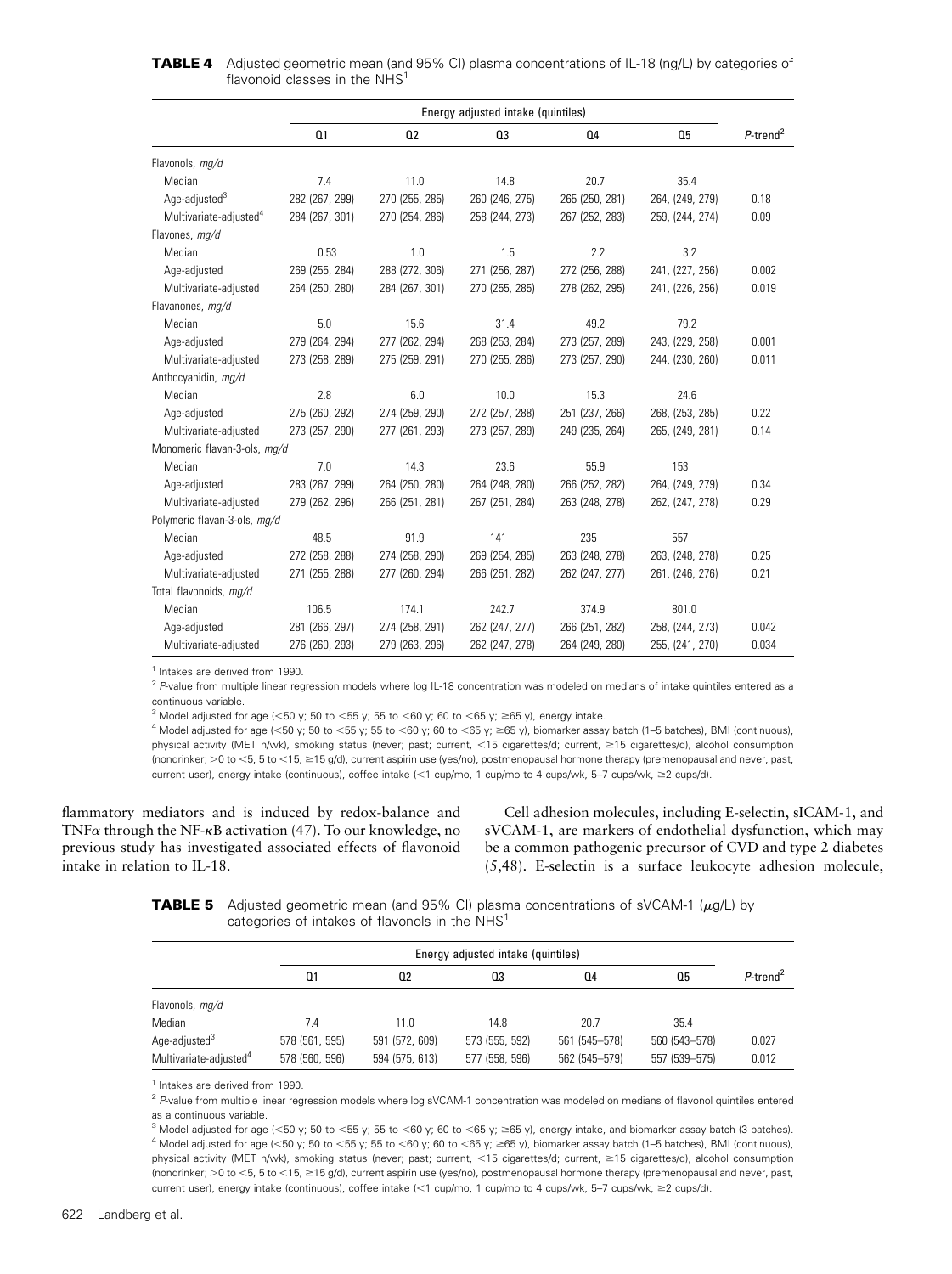

FIGURE 1 Multivariable-adjusted geometric means (95% CI) of plasma concentrations of the inflammation biomarkers IL-18 (A, B), CRP  $(C, E)$ , and TNF-R2  $(D, F)$  by serving categories of total citrus (oranges + grapefruit + juices)  $(A, E, F)$  and grapefruit (fruit + juice) ( $B, C, D$ ) in the NHS ( $n = 1087 - 1598$ ). Models were adjusted for the same covariates as described in Table 3. One serving corresponds to 131 g (oranges), 65.5 g (grapefruit), and 186 g (juices).

whereas sICAM-1 is a soluble leukocyte adhesion molecule. They are both expressed as a result of inflammatory stimuli of the endothelium (3). sVCAM-1 is mainly expressed in atherosclerotic plaques and has been suggested to be a marker of advanced atherosclerosis (49). Our finding of lower concentrations of IL-18 and sVCAM-1 with higher intakes of specific flavonoids and lower CRP and TNF-R2 with intake of citrus fruits may therefore have implications for the development of CVD and type 2 diabetes.

Although several epidemiological studies and clinical intervention studies have suggested beneficial effects of flavonoidrich foods for inflammation and endothelial dysfunction biomarkers (18,26,50–53), few studies have directly investigated flavonoid intakes and none, to our knowledge, using the updated USDA database from 2007 (9). In the studies conducted to date, typically only a limited number of flavonoid subclasses or individual compounds have been examined. In a small crosssectional analysis in 344 apparently healthy U.S. women, no association between intakes of total flavonols and flavones and plasma CRP and IL-6 concentrations was observed. In contrast, a large cross-sectional study including 8335 U.S. adults (25) found significant inverse associations between intakes of flavonols, anthocyanidins, isoflavones, and total flavonoids and lower CRP concentrations. The inconsistency of the results may be attributed to the small sample size in the first study, giving low statistical power to detect any associations, or it may be due to differences in calculated flavonoid intakes.

Our observation that intakes of the citrus fruit flavonoids were inversely associated with plasma IL-18 is supported by results from several laboratory and animal studies showing effects on biomarkers of inflammation and endothelial dysfunction (54–57). Moreover, a human intervention study showed significantly lower CRP concentrations after consumption of juice containing oranges and black currents for 28 d compared with a control beverage (16). In a very recent study, inflammation induced by a high-fat, high-carbohydrate meal was significantly reduced in participants consuming orange juice compared with a glucose control drink (58). In the present study, we also observed that higher total citrus fruit consumption was associated with lower IL-18 concentrations and that grapefruit consumption was associated with lower CRP and TNF-R2 concentrations. A cross-sectional study in children reported a borderline significant inverse association between

intakes of a combination of citrus fruits and melons and CRP concentration (27), supporting our observations. However, Chun et al. (25) observed no relationship between citrus fruits, citrus fruit juice intakes, intake of flavones, or flavanones and CRP concentrations in adults. The difference in results may be explained by the fact that participants in the study by Chun et al. (59) were younger, that different dietary assessment methods were used, or the intakes of flavanones and flavones were higher in the present study. The median daily intake of flavanones in the present study was, e.g., twice as high as the mean intake in the study by Chun et al. (59).

We observed an inverse association between flavonol intake and plasma sVCAM-1, but no associations were found between intakes of tea, onions, or apples, 3 major food sources of flavonols, and sVCAM-1. This may be due to the rather small variation in intake of these foods and it may also be due to some misclassification of apple intake, because apples and pears were assessed by the same question in the FFQ, although the per capita availability of apples accounted for 88% of the total availability of apples and pears in the US in 1990 (37). To our knowledge, no previous observational study has investigated the association between flavonol and cellular adhesion molecules.

Flavonoid compounds are structurally diverse and therefore specific structural characteristics may be responsible for different bioactivities. Mounting evidence supports that mechanisms other than the classical hydrogen-donating antioxidative activity per se may be responsible for putative antiinflammatory effects of specific flavonoids (60). Several flavonoids have, e.g., been shown to inhibit the expression of NF-kB, an important regulator of a number of cytokines and cell adhesion molecules.  $NF- $\kappa$ B$  regulates the activity of the enzyme transforming inactivepro-IL-18 to active IL-18, and hence citrus flavonoids may in that way indirectly inhibit the formation of active IL-18, as was recently suggested for (n-3) fatty acids (61).

Our study has several limitations. First, because of the crosssectional design, we cannot infer the causality from our results. Second, despite extensive adjustments for potential confounding factors, we cannot rule out that part of the observed associations might be due to a healthy lifestyle or due to other bioactive compounds present in flavonoid-rich foods. Third, some measurement errors are likely due to imperfect measurement of food intake by FFQ, food composition data, and biomarker measurements. For example, it was not possible to differentiate dark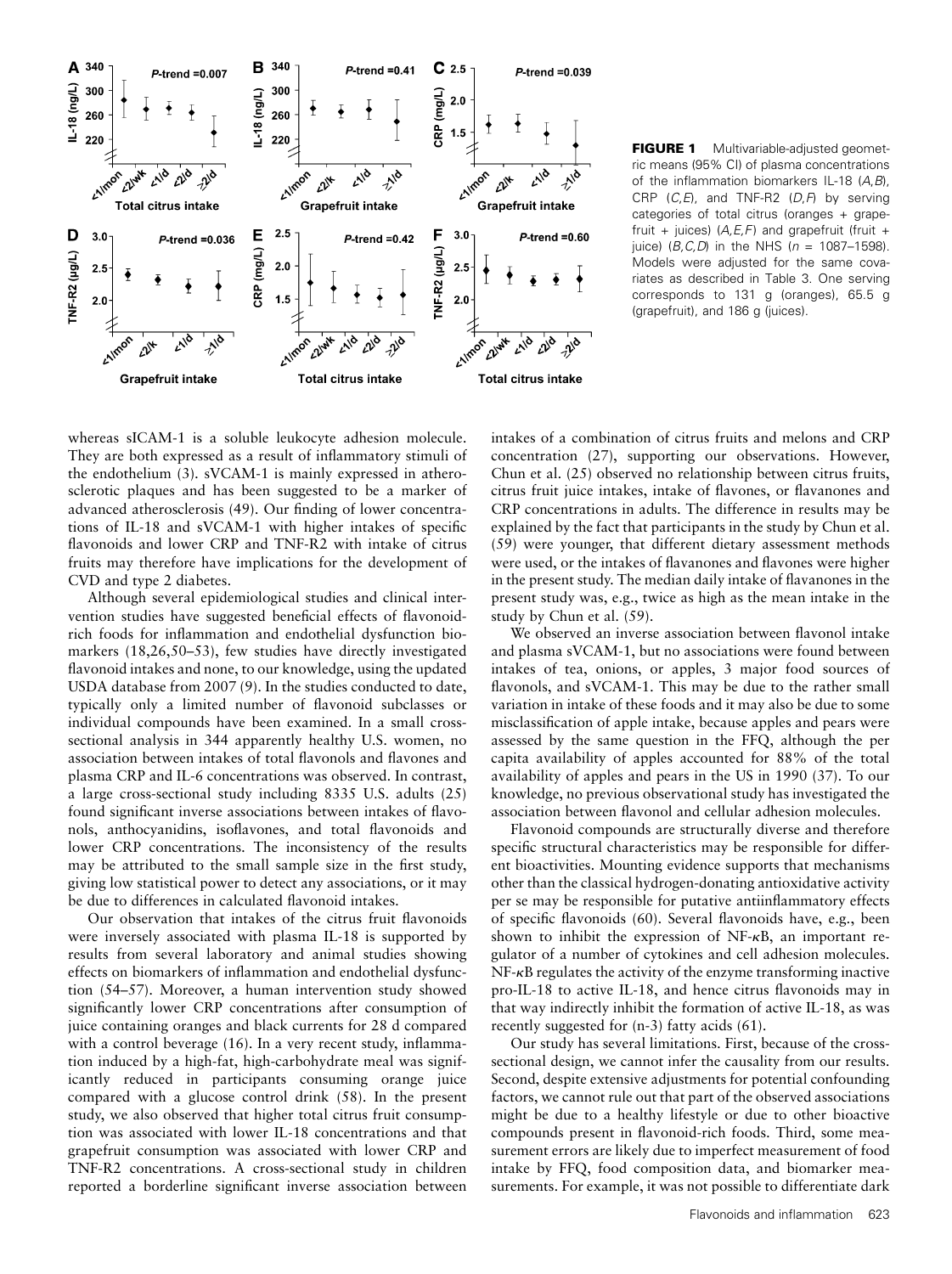chocolate, which is a rich source of monomeric and polymeric flavan-3-ols, from lighter chocolate. Fourth, we evaluated many associations, which increases the likelihood of chance findings and our findings require confirmation in independent studies. The present study also has several strengths, including the use of a validated FFQ, which reflect long-term food intake. We also used an updated flavonoid database containing a large number of foods that are representative for an American population for the assessment of 6 flavonoid subclasses. Moreover, 7 different biomarkers were measured in a large number of individuals, which allowed us to comprehensively assess the role of flavonoids associated with potentially different aspects of inflammation and endothelial function. The analyzed biomarkers have been proven stable throughout collection and laboratory processing (31). Because all biomarkers except IL-18 were analyzed at different occasions over the period of 1994–2004, we adjusted for batch to take into account potential differences in losses over time and laboratory drift. Furthermore, biomarkers used in this study have been shown to be stable within individuals over long time periods (1–12 y depending on biomarker) showing that a single sample will represent individuals' long-term concentrations with acceptable precision  $(62–64)$ .

In summary, this study suggests that higher intakes of selected subclasses of flavonoids are associated with modestly lower plasma concentrations of inflammatory biomarkers. Particularly, flavonoids from citrus fruits appear to be consistently associated with modestly lower concentrations of IL-18.

#### Acknowledgments

The study was conceived and designed by R.L. and R.M.v.D; R.L. analyzed the data; C.S.M. was responsible for IL-18 assays; A.C. contributed to the flavonoid database for the NHS; R.L., Q.S., E.B.R., A.C., A.S., F.B.H., and R.M.v.D. contributed to the interpretation of the data and critically revised the manuscript for important intellectual content; and R.L. and R.M.v.D. wrote the paper. All authors read and approved the final manuscript.

#### Literature Cited

- 1. Ridker PM. Clinical application of C-reactive protein for cardiovascular disease detection and prevention. Circulation. 2003;107:363–9.
- 2. Libby P. Inflammation in atherosclerosis. Nature. 2002;420:868–74.
- 3. Ross R. Atherosclerosis: an inflammatory disease. N Engl J Med. 1999;340:115–26.
- 4. Dandona P, Aljada A, Chaudhuri A, Mohanty P, Garg R. Metabolic syndrome: a comprehensive perspective based on interactions between obesity, diabetes, and inflammation. Circulation. 2005;111:1448–54.
- 5. Hu FB, Meigs JB, Li TY, Rifai N, Manson JE. Inflammatory markers and risk of developing type 2 diabetes in women. Diabetes. 2004;53: 693–700.
- 6. Fischer CP, Perstrup LB, Berntsen A, Eskildsen P, Pedersen BK. Elevated plasma interleukin-18 is a marker of insulin-resistance in type 2 diabetic and non-diabetic humans. Clin Immunol. 2005;117:152–60.
- 7. Gabay C, Kushner I. Acute-phase proteins and other systemic responses to inflammation. N Engl J Med. 1999;340:448–54.
- 8. Erdman JW, Balentine D, Arab L, Beecher G, Dwyer JT, Folts J, Harnly J, Hollman P, Keen CL, et al. Flavonoids and heart health: proceedings of the ILSI North America flavonoids workshop, May 31-June 1, 2005, Washington, DC. J Nutr. 2007;137:S718–37.
- 9. USDA. Database for the flavonoid content of selected foods. Beltsville (MD): USDA; 2007.
- 10. Pérez-Jiménez J, Neveu V, Vos F, Scalbert A. Systematic analysis of the content of 502 polyphenols in 452 foods and beverages: an application of the Phenol-explorer database. J Agric Food Chem. 2010;58:4959–69.
- 11. Scalbert A, Manach C, Morand C, Rémésy C, Jiménez L. Dietary polyphenols and the prevention of diseases. Crit Rev Food Sci Nutr. 2005;45:287–306.
- 12. Crozier A, Jaganath IB, Clifford MN. Dietary phenolics: chemistry, bioavailability and effects on health. Nat Prod Rep. 2009;26:1001–43.
- 13. Rotelli AE, Guardia T, Juárez AO, de la Rocha NE, Pelzer LE. Comparative study of flavonoids in experimental models of inflammation. Pharmacol Res. 2003;48:601–6.
- 14. Manach C, Williamson G, Morand C, Scalbert A, Remesy C. Bioavailability and bioefficacy of polyphenols in humans. I. Review of 97 bioavailability studies. Am J Clin Nutr. 2005;81:S230–42.
- 15. Williamson G, Manach C. Bioavailability and bioefficacy of polyphenols in humans. II. Review of 93 intervention studies. Am J Clin Nutr. 2005;81:S243–55.
- 16. Dalgård C, Nielsen F, Morrow JD, Enghusen-Poulsen H, Jonung T, Hörder M, de Maat MPM. Supplementation with orange and blackcurrant juice, but not vitamin E, improves inflammatory markers in patients with peripheral arterial disease. Br J Nutr. 2009;101:263–9.
- 17. Hooper L, Kroon PA, Rimm EB, Cohn JS, Harvey I, Le Cornu KA, Ryder JJ, Hall WL, Cassidy A. Flavonoids, flavonoid-rich foods, and cardiovascular risk: a meta-analysis of randomized controlled trials. Am J Clin Nutr. 2008;88:38–50.
- 18. Steptoe A, Gibson EL, Vuononvirta R, Hamer M, Wardle J, Rycroft JA, Martin JF, Erusalimsky JD. The effects of chronic tea intake on platelet activation and inflammation: a double-blind placebo controlled trial. Atherosclerosis. 2007;193:277–82.
- 19. Sung H, Min W-K, Lee W, Chun S, Park H, Lee Y-W, Jang S, Lee D-H. The effects of green tea ingestion over four weeks on atherosclerotic markers. Ann Clin Biochem. 2005;42:292–7.
- 20. de Maat MPM, Pijl H, Kluft C, Princen HMG. Consumption of black and green tea has no effect on inflammation, haemostasis and endothelial markers in smoking healthy individuals. Eur J Clin Nutr. 2000;54:757–63.
- 21. Jenkins DJA, Kendall CWC, Connelly PW, Jackson C-JC, Parker T, Faulkner D, Vidgen E. Effects of high- and low-isoflavone (phytoestrogen) soy foods on inflammatory biomarkers and proinflammatory cytokines in middle-aged men and women. Metabolism. 2002;51: 919–24.
- 22. Bae S-C, Jung W-J, Lee E-J, Yu R, Sung M-K. Effects of antioxidant supplements Intervention on the level of plasma inflammatory molecules and disease severity of rheumatoid arthritis patients. J Am Coll Nutr. 2009;28:56–62.
- 23. Freese R, Vaarala O, Turpeinen A, Mutanen M. No difference in platelet activation or inflammation markers after diets rich or poor in vegetables, berries and apple in healthy subjects. Eur J Nutr. 2004;43:175–82.
- 24. Auclair S, Chironi G, Milenkovic D, Hollman PCH, Renard CMGC, Megnien JL, Gariepy J, Paul JL, Simon A, et al. The regular consumption of a polyphenol-rich apple does not influence endothelial function: a randomised double-blind trial in hypercholesterolemic adults. Eur J Clin Nutr. 2010;64:1158–65.
- 25. Chun OK, Chung SJ, Claycombe KJ, Song WO. Serum c-reactive protein concentrations are inversely associated with dietary flavonoid intake in US adults. J Nutr. 2008;138:753–60.
- 26. De Bacquer D, Clays E, Delanghe J, De Backer G. Epidemiological evidence for an association between habitual tea consumption and markers of chronic inflammation. Atherosclerosis. 2006;189:428–35.
- 27. Qureshi MM, Singer M, Moore L. A cross-sectional study of food group intake and C-reactive protein among children. Nutr Metab (Lond). 2009;6:40.
- 28. Song Y, Manson JE, Buring JE, Sesso HD, Liu S. Associations of dietary flavonoids with risk of type 2 diabetes, and markers of insulin resistance and systemic inflammation in women: a prospective study and crosssectional analysis. J Am Coll Nutr. 2005;24:376–84.
- 29. Colditz GA. The nurses' health study: a cohort of US women followed since 1976. J Am Med Womens Assoc. 1995;50:40–4.
- 30. Pai JK, Pischon T, Ma J, Manson JE, Hankinson SE, Joshipura K, Curhan GC, Rifai N, Cannuscio CC, et al. Inflammatory markers and the risk of coronary heart disease in men and women. N Engl J Med. 2004;351:2599–610.
- 31. Pai JK, Curhan GC, Cannuscio CC, Rifai N, Ridker PM, Rimm EB. Stability of novel plasma markers associated with cardiovascular disease: processing within 36 hours of specimen collection. Clin Chem. 2002;48:1781–4.